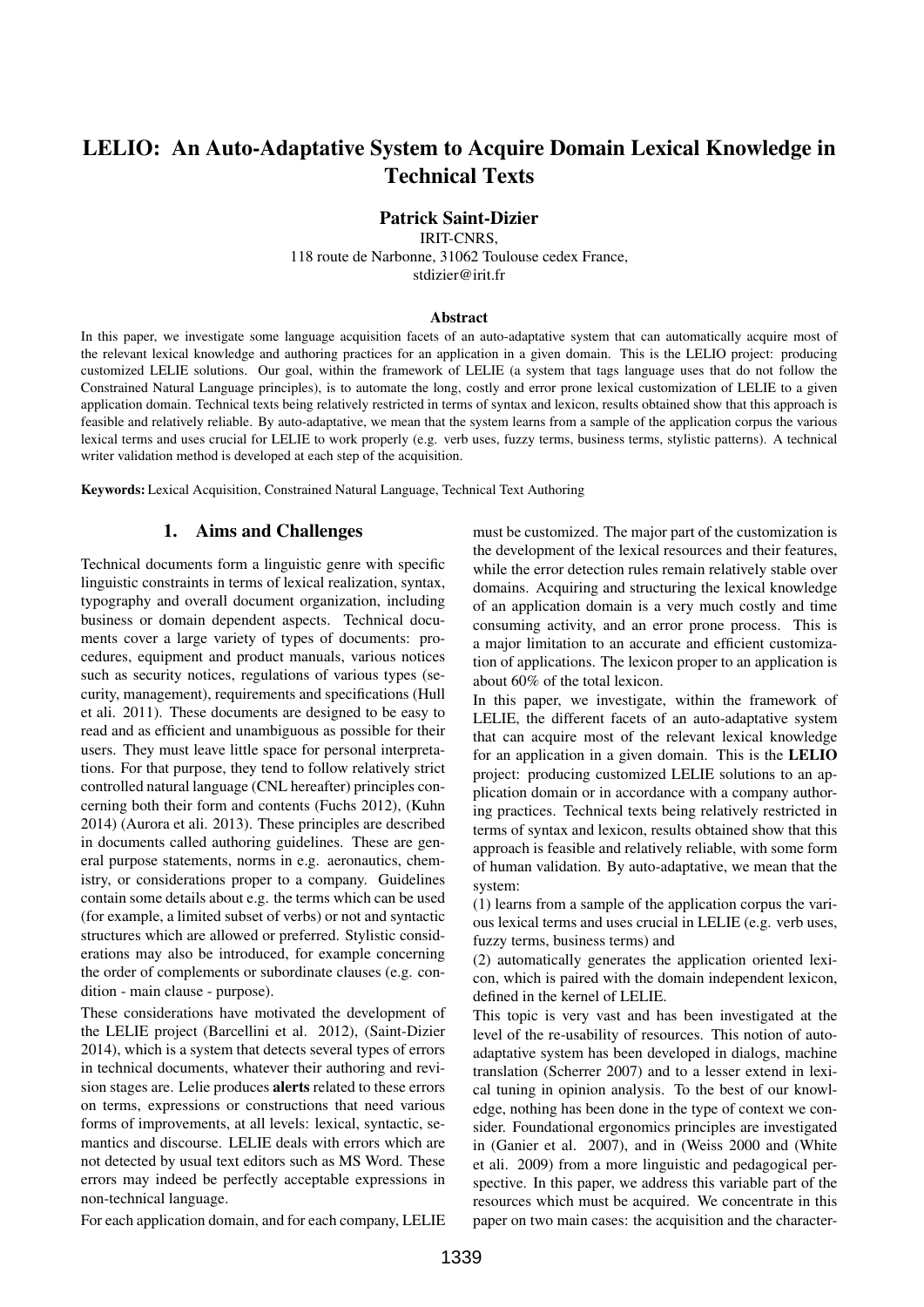ization of fuzzy terms in an application and the acquisition of business terms. We develop in section 5 a style facet of technical authoring by an induction mechanism of the main stylistic practices which can then be used as a guideline or a norm. The techniques developed in this work are based on lexical and syntactic considerations. These techniques are simple but seem to produce relatively satisfactory results.

### 2. The LELIE Prototype

The LELIE prototype (Version V2.1, code freely available CC BY NC) detects errors related to the non-observation of a recommendation in the authoring guidelines that is considered in various types of technical texts: procedures, specifications or requirements (Hull et ali.,. 2011), (Grady, 2006). For example, according to most CNL principles and guidelines, the use of passives, modals or negation must be avoided in instructions (Kuhn 2014). Specific errors have also been observed for non-native speakers of the language the use (Garnier 2011). LELIE also allows to specify business constraints such as controls on style and the use of business terms. The errors detected by LELIE are typical errors of technical texts, they are not errors in ordinary language.

Error detection in LELIE depends both on the textual genre and on the precise discourse structure that is observed: for example modals are the norm in requirements (Grady 2006) but not in instructions. Titles may contain deverbals which are not frequently admitted in instructions or warnings (Grady 2006). LELIE is parameterized and offers several levels of alerts depending on the a priori error severity level. LELIE and the experiments reported below have been developed on the logic-based <TextCoop> platform (Saint-Dizier 2012, 2014). The output of LELIE is the original text with annotations. Table 1 below shows the major errors found by LELIE, statistics have been realized on 40 pages (about 20 000 words) of proofread technical documents from companies A, B and C:

| Error type               | Average nb.<br>of errors<br>for 40 pages | A              | B              | $\subset$      |
|--------------------------|------------------------------------------|----------------|----------------|----------------|
| fuzzy lexical items      | 66                                       | 44             | 89             | 49             |
| deverbals                | 29                                       | 24             | 14             | 42             |
| modals in instructions   | 5                                        | $\Omega$       | 12             | 1              |
| light verb constructions | $\overline{c}$                           | $\overline{c}$ | $\overline{2}$ | 3              |
| pronouns with unclear    | 22                                       | 4              | 48             | $\overline{c}$ |
| reference                |                                          |                |                |                |
| negation                 | 52                                       | 8              | 109            | 9              |
| complex discourse        | 43                                       | 12             | 65             | 50             |
| structures               |                                          |                |                |                |
| complex coordinations    | 19                                       | 30             | 10             | 17             |
| heavy N+N or noun        | 46                                       | 58             | 62             | 15             |
| complements              |                                          |                |                |                |
| passives                 | 34                                       | 16             | 72             | $\overline{4}$ |
| future tense             | $\overline{c}$                           | 2              | 4              | 1              |
| sentences too complex    | 108                                      | 16             | 221            | 24             |
| irregular enumerative    | average                                  | low            | high           | average        |
| construction rate        |                                          |                |                |                |
| incorrect references to  | 13                                       | 33             | 22             | $\mathfrak{D}$ |
| sections or figures      |                                          |                |                |                |

Table 1. Errors found in technical texts for companies A, B and C

These results show that there is on average about one error every 4 lines of text, not counting errors related to business term. This error rate is very high. The alerts produced by the LELIE system have been found useful by most technical writers that tested the system.

In this table, we can see that the main resources which are domain dependent in LELIE are: verbs (and deverbals), fuzzy terms (of various categories) and business terms (e.g. for sentence complexity measures).

### 3. The development and test corpora

The modeling of the lexical knowledge acquisition proper to a domain has been realized from a number of corpora from various technical domains, authoring guidelines and genres (procedures, specifications, business rules, requirements, etc.). In a first stage, our corpora are in English, however, a similar task is planned for French. Most of the observations made for English will probably remain identical for other European languages. However, some analysis elements may differ due to the specific syntactic and morphological features.

The corpora we considered are the following:

- 1. Aeronautics: aircraft mechanics, airport traffic regulations, aircraft maintenance (about 110 pages, about 40 000 words);
- 2. Medicine: medicine test regulations (about 30 pages, about 10 000 words), bio-pharmaceutical industry (40 pages, about 11 000 words);
- 3. Computer science: networks and telecommunications services for the large public (about 30 pages, about 9 000 words);
- 4. Management: accounting software description, collaborative communication platforms (about 80 pages, about 35 000 words).

In total, our corpus has 290 pages with about 105 000 words. Aeronautics and computer science use relatively strict authoring guidelines, while medicine, pharmacy and management have more shallow guidelines and a large diversity of word uses are observed. These two areas are of much interest for the discourse and style analysis reported in section 5.

### 4. Acquisition of fuzzy terms

A first experimentation of the principles developed above is devoted to the case of fuzzy lexical items which is a major type of error, very representative of the need of lexical knowledge acquisition. Roughly, a lexical item is fuzzy if it denotes a concept whose meaning, interpretation, or boundaries can vary considerably according to contexts, readers or conditions, instead of being fixed once and for all. Fuzzy lexical items include several categories of adverbs (manner, temporal, location, and modal adverbs), adjectives (*adapted, appropriate*) determiners (*some, a few*), prepositions (*near, around*), a few verbs (*minimize, increase*) and nouns. These categories are not homogeneous in terms of fuzziness, e.g. fuzzy determiners and fuzzy prepositions are always fuzzy whereas e.g. fuzzy adverbs may be fuzzy only in certain contexts. The degree of fuzziness is also quite different from one term to another in a category.

The context in which a fuzzy lexical item is uttered may have an influence on its severity level. For example 'progressively' used in a short action (*progressively close the water pipe*) or used in an action that has a substantial length (*progressively heat the probe till 300 degrees Celsius are reached*) has two different severity levels because the application of 'progressively' may be more difficult to realize in the second case. In the case of this adverb, it is not the manner but the underlying temporal dimension that is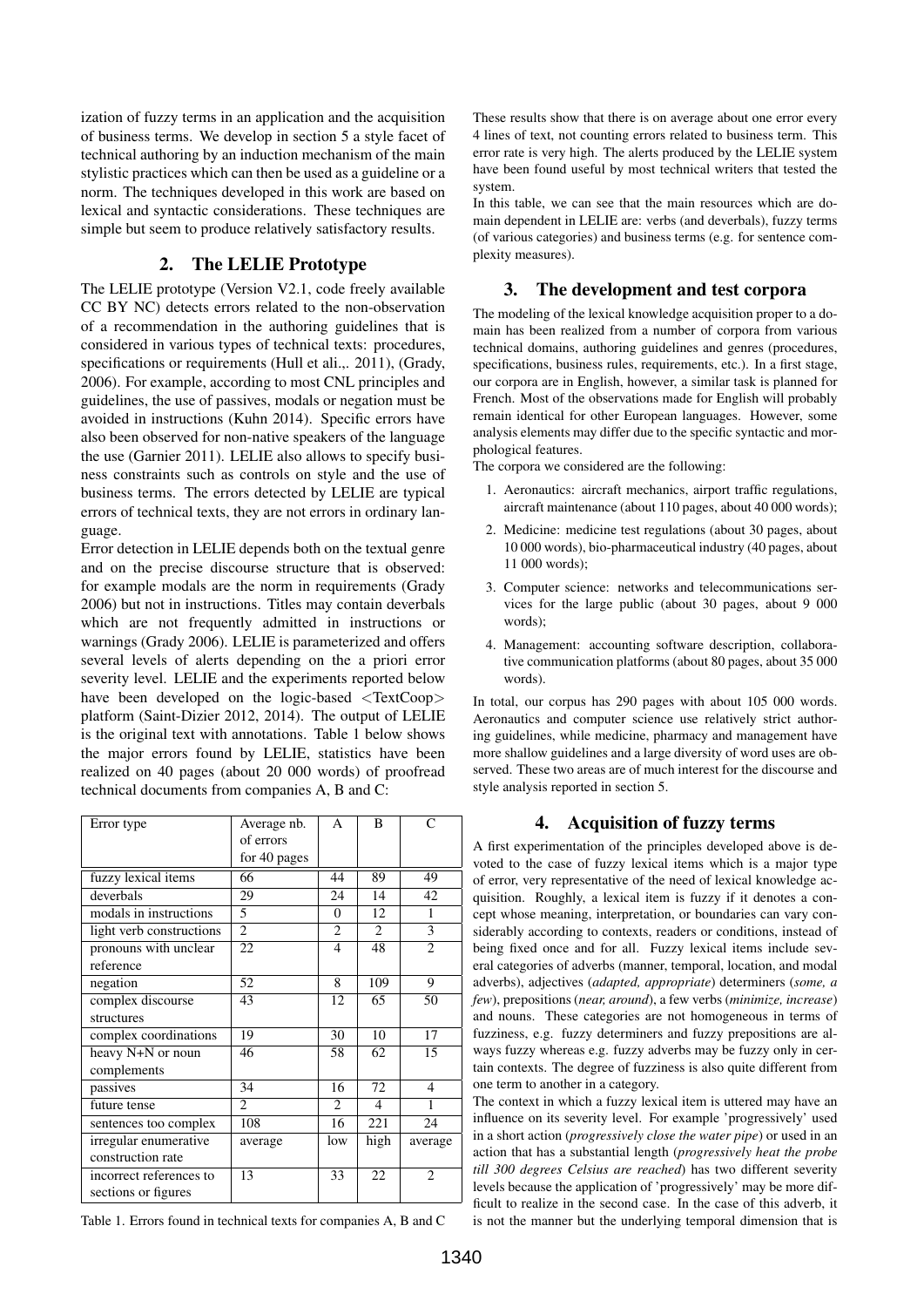fuzzy. Finally, some usages of fuzzy lexical items are allowed. This is the case of business terms that contain fuzzy lexical items which should not trigger any error. For example, *low visibility landing procedure* in aeronautics corresponds to a precise notion, therefore 'low' must not trigger an alert in this case. The equivalent, non-business expression *landing procedure with low visibility* should probably originate an alert on 'low', but there is no consensus among technical writers. A business term is a kind of black box, but the difficulty, as shall be seen in section 5, is to precisely define what a business terms is.

A fuzzy lexical item must be contrasted with an underspecified term or expression. For example, a verb such as *damaged* in *the mother card risks to be damaged* is not fuzzy but underspecified because the importance and the nature of the damage is unknown; similarly for *heat the probe to reach 500 degrees* because the means to heat the probe are not given but are in fact required to realize the action.

In LELIE, a relatively large resource of lexical items which can be fuzzy in technical documents has been defined with an a priori severity level from 1 to 3. This resource has been elaborated from various corpora and company resources. An useful measure is the average number of fuzzy lexical items per category in an application:

| Category                      | Total number of lexical |
|-------------------------------|-------------------------|
|                               | items in lexicon        |
| manner adverbs                | 210                     |
| temporal and location adverbs | 167                     |
| determiners                   | 24                      |
| prepositions                  | 38                      |
| verbs and modals              | 252                     |
| adjectives                    | 197                     |

Table 2. Main fuzzy lexical classes: main distributions.

Since technical texts are a restricted textual genre in terms of lexical variation, the number of fuzzy lexical items per category remains manageable. The severity level depends on the context, however, some evaluation can be given a priori from experience  $(1$  is low,  $3$  is high):

| Category                      | A priori severity level |
|-------------------------------|-------------------------|
| manner adverbs                | $2$ to $3$              |
| temporal and location adverbs | in general 2            |
| determiners                   | 3                       |
| prepositions                  | $2 \text{ to } 3$       |
| verbs and modals              | $1$ to $2$              |
| adjectives                    | in general 1            |

Table 3. severity level.

Finally, among these fuzzy lexical items, only a small number appear in a given document, but with rather high frequencies and in a number of diverse lexical and syntactic combinations:

| Category                      | Average nb of terms |  |
|-------------------------------|---------------------|--|
|                               | per application     |  |
| manner adverbs                | 18                  |  |
| temporal and location adverbs | 11                  |  |
| determiners                   |                     |  |
| prepositions                  | q                   |  |
| verbs and modals              | 18                  |  |
| adjectives                    |                     |  |

Table 4. frequencies in specific documents.

Table 4 shows that a domain includes on average less than 100 fuzzy lexical items from our predefined lexicon, among which about 80 items from open classes. This is a relatively small number of terms. The challenge is (1) the acquisition of the fuzzy lexical items not present in this lexicon, which represent about 40% of these items and (2) the identification of those contexts where such an item is really fuzzy (Saint-Dizier 2015).

Given these resources, our lexical acquisition system scans a given domain corpus. This corpus is composed of about 200 to 400 pages of technical documents produced in the domain considered for the lexical acquisition, this domain may be restricted to a company or a group of technical writers. The system proceeds by lexical category, as described in the following subsections.

# 4.1. Fuzzy determiners and prepositions

The auto-adaptative system we have defined proceeds as follows concerning closed classes (determiners, prepositions). The system first constructs the set of the items found in the domain corpora and identified as fuzzy lexical items in our fuzzy lexical items resource. These items a priori keep their fuzzy character in the application lexicon, a confirmation of their fuzzy character can be asked to e.g. the application administrator (a senior technical writer in general) together with a confirmation of their severity level. The severity level can be used to filter out items which are moderately fuzzy in the domain.

Fuzzy determiners include simple terms and compounds e.g.:*most, a majority of, almost all,* etc. Fuzzy prepositions and preposition compounds include e.g. *near, above, about, below, rather close to*, etc.

# 4.2. Fuzzy adverbs

The system then identifies in the domain corpora adverbs, verbs and adjectives, on the basis of a POS tagger. These three categories are identified simultaneously because they are used in syntactic analysis: adverbs are verb or adjective modifiers. Adverbs judged to be fuzzy in our database are in general fuzzy in most contexts and domains. The only variation is the severity level of each context, as illustrated at the beginning of this section, this is developed in (Saint-Dizier, 2015).

Our database contains various types of adjectives, among which:

- temporal adverbs, e.g. *momentarily, shortly,*
- manner adverbs, e.g. *rapidly, progressively,*
- quantity adverbs, e.g. *sufficiently, enough .*

Let us consider the case of adverbs. Most adverbs end by *-ly* in English. A list of adverbs can then be constructed from the domain corpus being investigated. The adverbs already present in the database of fuzzy lexical items are kept and tagged as fuzzy, and for those which are not in the database (about 55%), the system has to determine if they may have fuzzy uses. Potential fuzzy uses are identified via grammatical induction. The system searches if these adverbs are used in similar contexts than one or more elements of the database in both the domain and our development corpora to guarantee a certain coverage. By context, we have explored at the moment two situations: Adverb + Verb and Adverb + Adjective. Beyond a threshold of 70%, of identical contexts, the adverb is probably fuzzy (e.g. *carefully* exists in our lexicon while *slowly* and *cautiously* do not and are found with approximately the same usages). This threshold has been defined and tuned gradually from corpus observations. It may slightly differ from one domain to another, in particular it may depend on the number of verbs and adjectives used in a domain. These adverbs are inserted into the domain lexicon and tagged as fuzzy a priori or via a confirmation from a technical writer. At this stage the initial fuzzy lexical items database is stable and does not include this new terms. However, these new terms are kept in a 'secondary'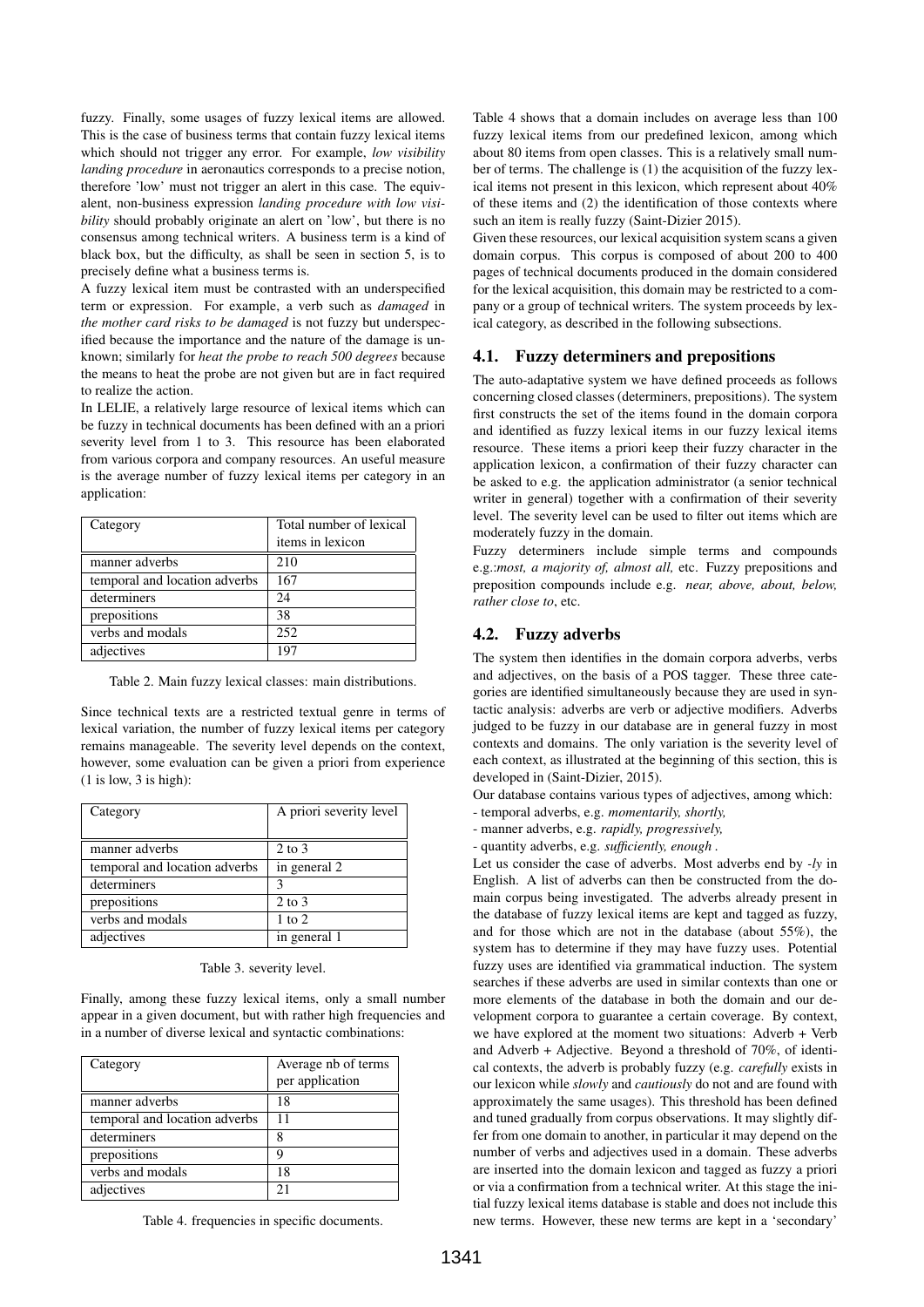database for further analysis in other domains.

In a second stage, this lexicon of domain fuzzy terms can be enhanced. If these adverbs have an equivalent adjective (e.g. *careful*) or noun (*care, caution*), then these terms are also integrated into the fuzzy lexicon. Finally, recurrent expressions, recognized by a simple pattern, e.g.:

[prep, adj(fuzzy), noun],

[prep, intensifier, noun(fuzzy)],

containing these fuzzy lexical items are also considered as fuzzy expressions, e.g. *with careful precaution, with great caution*. These are included into the fuzzy term lexicon as additional fuzzy expressions. At the moment, 14 such patterns have been implemented.

This approach is relatively simple, but sufficiently accurate given the language 'profile' of technical texts. An evaluation on a 36 pages test corpus (aeronautics), was carried out, where LELIE tags all expressions it found fuzzy, with their severity level. The result was compared with the same texts manually annotated by three trained technical writers. Manually annotating fuzzy lexical items is a difficult task because annotators often have difficulties to identify all these items unless they read the text several times.

A Cohen Kappa test indicates an agreement level of 83% between the three annotators, which belong to the same company: this shows that the task is not so straightforward. In particular, some terms are judged to have a low level of fuzziness may not be tagged. Then, after discussion, a single annotated document was produced with 197 errors found. Our indicative evaluation is based on this resulting document. LELIE tagged 202 fuzzy terms, leading to a precision of 94%, and a recall of 91%. This performance level is acceptable for technical writers which do not want to be bothered too often by inappropriate error messages. A rate of less than 8 to 10% for inappropriate errors is acceptable for them, considering that their level of disagreement on such a task is around 10 to 12%, e.g. (Schriver 1989).

#### 4.3. Fuzzy adjectives

Adjectives are not very frequent in technical documents, an analysis carried out on our corpora indicates a total of 280 adjectives, out of which about 70 are used more than 10 times. This does not include adjectives found in business terms which must not be considered as fuzzy since business terms are considered as closed terms. The main categories of these frequently used adjectives are:

- evaluative or judgment adjectives (e.g. *adequate, common, flexible, standard, useful, optimal, typical*) which are used for example to qualify a process or an equipment, adjectives such as *useless, irrelevant* are not judged to be fuzzy since they express a boolean fact,

- scalar adjectives in particular related to measures (e.g. *hot, cold, long, short, heavy*, etc.) with their corresponding antonyms,

- temporal adjectives (e.g. *recurrent, frequent*), and

- modal adjectives, e.g. *crucial, essential, necessary*.

The other types of adjectives found may be vague such as color adjectives but they are not judged to be really fuzzy. These fuzzy adjectives may be modified by an intensifier (*very, somewhat*) which reinforces their fuzzy character. Finally, adjectives such as *damaged* are not fuzzy in our approach but underspecified since the type of damage is not explicit.

When considering adjective acquisition (identified via a POS tagger) and analysis from new texts, it turns out that about 78% of these adjectives are already present in our database. The 22% are often very specialized adjectives, whose interpretation is domain dependent. These adjectives could be considered as one-word business terms. To detect whether these adjectives have a fuzzy character, a simple method consists in looking for patterns where

these adjectives are combined with specific terms that reveal their fuzzy character. The main pattern is :

[adverb(+evaluative) adjective].

where evaluative adverbs include: *almost, very, rather, extremely, highly*, etc. which are typical tests for scalar adjectives.

To evaluate this analysis, let us consider a 130 page corpus from the financial software domain. The following results are obtained with our approach:

| Category                       | Average nb of items |  |  |
|--------------------------------|---------------------|--|--|
| total nb of adjectives found   | 41                  |  |  |
| Fuzzy adjectives from database | 23                  |  |  |
| New fuzzy adjectives           | 11                  |  |  |
| Not fuzzy                      |                     |  |  |

Table 5. adjective distribution.

The number of new fuzzy adjectives is relatively significant (about 1/3 of the total). In terms of human analysis, 8 among these 11 terms have been judged to be really fuzzy. The 3 others are moderately fuzzy and the expressions in which they occur can be understood. The 7 adjectives judged not to be fuzzy are indeed not fuzzy.

# 4.4. Fuzzy verbs and deverbals

Verbs and deverbals form a single class in technical documentation: when the agent is committed, deverbals are often used instead of passive forms which are not allowed in most CNL guidelines. For example, given:

*the tester must define five use cases*,

to omit the agent (assumed to be implicit), a passive form such as:

*five used cases must be defined*,

but since passives are not recommended in general, a deverbal can be used:

*definition of five use cases.*

even if the modal is not realized, the injunctive character of the statement is still present.

Our lexical database contains verbs which are anchored to their various deverbal forms. These are treated in a similar way in what concerns their fuzzy character.

Constrained natural language principles recommend to use a restricted set of verbs in a domain. Areas such as transportation and aeronautics have defined lists of recommended verbs and their uses. The set of allowed verbs is lower then 100 in most cases. However, we found areas which do not follow these recommendations where the number of verbs can go up to 600 or even 700 different verbs, not including morphological variations. We then observe many redundancies and fuzzy or vague uses. However, even with a limited number of verbs, fuzzy uses are observed, which are due to the arguments the verb is combined with. For example, *clean the screen* is judged fuzzy because it is not clear which windows on the screen must be closed. These cases are very difficult to detect without domain knowledge and inference patterns.

Let us now concentrate on the detection of fuzzy verbs or deverbals alone. In technical documents, verbs which are fuzzy are mainly:

- general purpose epistemic verbs, e.g.: *analyze, evaluate, take into account, measure, model, adapt*,

- general behavior verbs, e.g.: *avoid, allow, adopt, inspect,*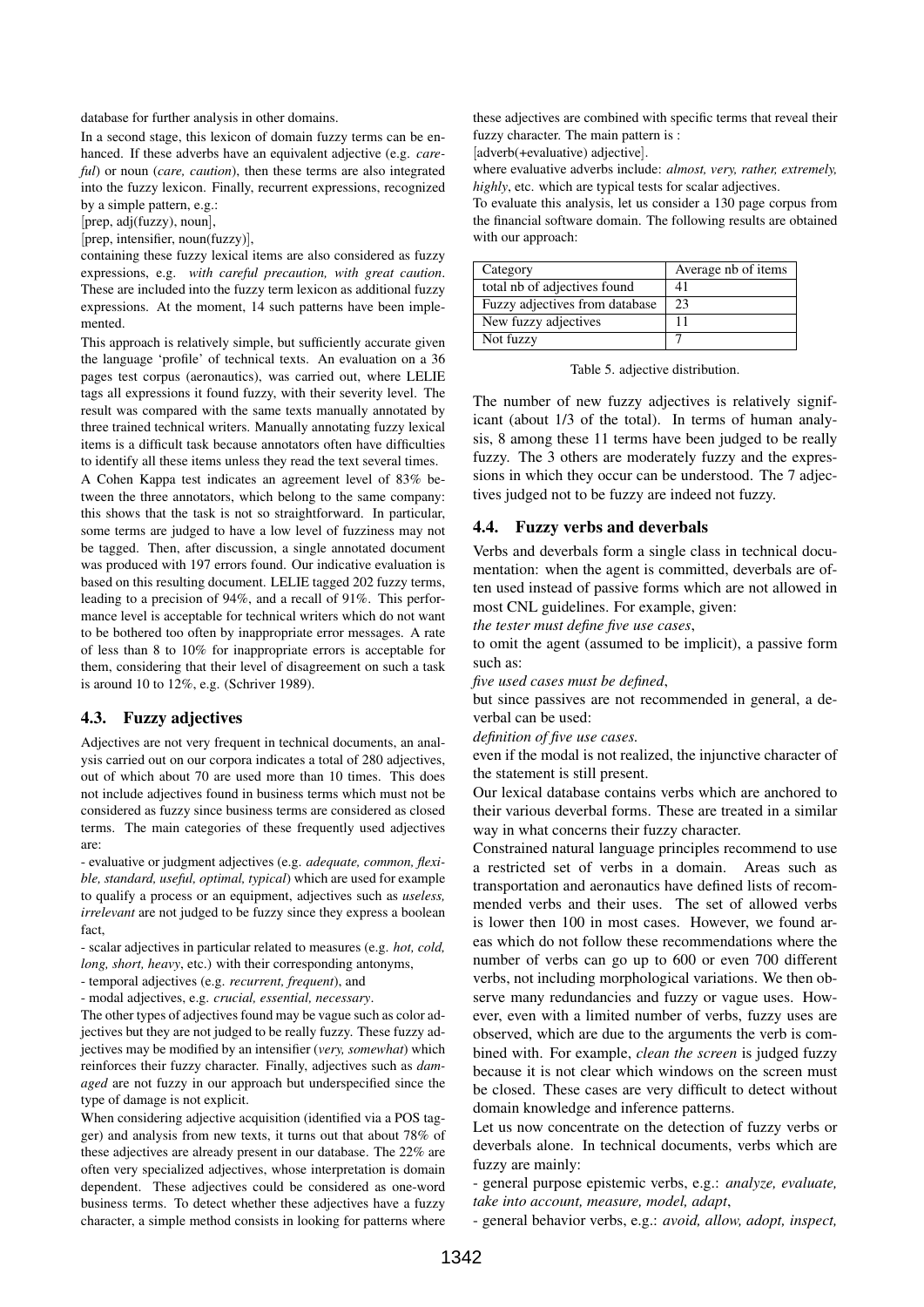#### *care, permit*,

- general purpose action verbs, e.g.: *accelerate, enlarge, maximize,* ,

- general purpose communication verbs, e.g.: *comment, argument, document, revise*.

Although these verbs are not totally excluded from technical texts, authors are invited to use more precise verbs whenever possible. In our approach the verbs of these classes are a priori fuzzy: the technical writer is invited in the texts he produces to avoid them. The restricted set of verbs which are recommended and follow CNL principles are a priori not fuzzy. However, they may become fuzzy in combination with some arguments as illustrated above. To detect these fuzzy uses, we developed a learning mechanism that observes technical authors when they make corrections and induces fuzzy uses (Saint-Dizier 2015).

Finally, for the verbs found in a domain which are neither general purpose nor the recommended ones (when such a set exists), our approach is twofold. First they are tagged as not belonging to the recommended set when it is defined, but this does not necessarily means that these verbs must absolutely be avoided. Next, these verbs are tagged as fuzzy when they are used in several distinct contexts in the domain corpus. Context is characterized by verb arguments, in particular objects, which can be standard language or business terms. The difficulty is to evaluate that two contexts are distinct, not simply closely related terms. For that purpose, a domain terminology (or ontology) is necessary, on which a distance metrics is applied. Then, a verb is fuzzy if one of these conditions is met:

- the objects of the verb are general purpose terms in the ontology (characterized by a distance of N arcs to reach the leaf node, to be adjusted depending on the domain ontology complexity, which may have a hierarchy of up to 9 nodes), - the objects of the verb may be low level words in the terminology, but they belong to at least 3 different subtrees, where the common ancestor is at least 3 nodes up in the hierarchy,

- the objects of the verb include more than a threshold T of different business terms. T depends on the complexity and the number of the business terms. A value around 10 seems to be a good indicator.

Similarly to adverbs and adjectives, we asked a group of three technical writers to annotate the verbs they think are fuzzy in their context in a 36 page long document, including general purpose verbs. 76 occurrences of fuzzy verbs were found in total with a kappa of 83% which is relatively low. Our system detected 82 fuzzy verbs, the resulting accuracy is 85%. Given the kappa, this result sounds satisfactory. Indeed, even if our system erroneously tags verbs as fuzzy, this may be useful to help technical writers to improve their writing skills and concentrate as mush as possible on the use of verbs which are unambiguous, not polysemous and probably with a low degree of fuzzyness.

# 5. Acquisition of Business Terms

Automatically acquiring business terms is a major challenge. This is an important task for several reasons in LELIE, e.g. (1) fuzzy terms in business terms must not generate any error message, (2) business terms count for a

single unit when the length of a sentence is evaluated, (3) they also enter with a specific weight when the complexity of a sentence is measured. Besides their use in LELIE, it is often crucial for a company or a particular activity to have the list of the business terms which are used, to structure it and to possibly eliminate redundancies or useless uses.

The first difficulty is to define what a business term is and what is its structure. For example:

*flap retraction speeds*

is probably a business term in aeronautics, but are lexical variations such as:

*minimum flap retraction speeds*,

*maximum flap 5' retraction speed* or

*25 degrees flap retraction speed*

business terms ? If so, this means that quite a large level of lexical variation and syntactic composition may occur within business terms. Finally, is a single word with a specific meaning and uses a business term or just a polysemous word that needs contextual interpretation ?

On the same corpus as for fuzzy lexical items, we carried out an additional experiment, with the same annotators, asking them to identify business terms. On 36 pages of text, 1152 business term occurrences have been found, with 291 different terms, union of all the occurrences found by the annotators. The kappa test indicates a level of agreement of only 81% among the three annotators. Again, this shows that this task is difficult.

Roughly, the auto-adaptative system uses the following criteria to identify business terms:

- 1. Detect structures from 3 to 6 terms not containing any closed class term (modals, auxiliaries, determiners, conjunctions, prepositions) and no inflected verb: these are potential candidates for business terms. 6 terms seems to be the largest size for a business term. All terms, even with some overlap, are kept.
- 2. Search in the corpora for variations, as illustrated above, and evaluate the degree of lexical variation at any position in the business term considered. Lexical variation is characterized by two types of patterns:
	- general purpose patterns, such as the inclusion of an adjective in the pattern: *flap retraction speeds*  $\rightarrow$  *flap retraction maximum speeds.* These patterns are implemented in Dislog, which runs on our TextCoop development environment (free resource). Five general purpose patterns have been defined, a single one manages the different positions an adjective may have in a business term.
	- specific patterns introducing e.g. numbers, units, adjectives or additional nouns at specific places. These patterns are induced and generalized from the observation of already existing sets of business terms and their variations. For example: *flap retraction speeds* → *5 degree flap retraction speed*. These patterns are much more ad'hoc and need to be developed with care. So far, we have developed 27 such pattern, with relatively high lexical category, e.g.:

 $[noun] \rightarrow [number unit noun].$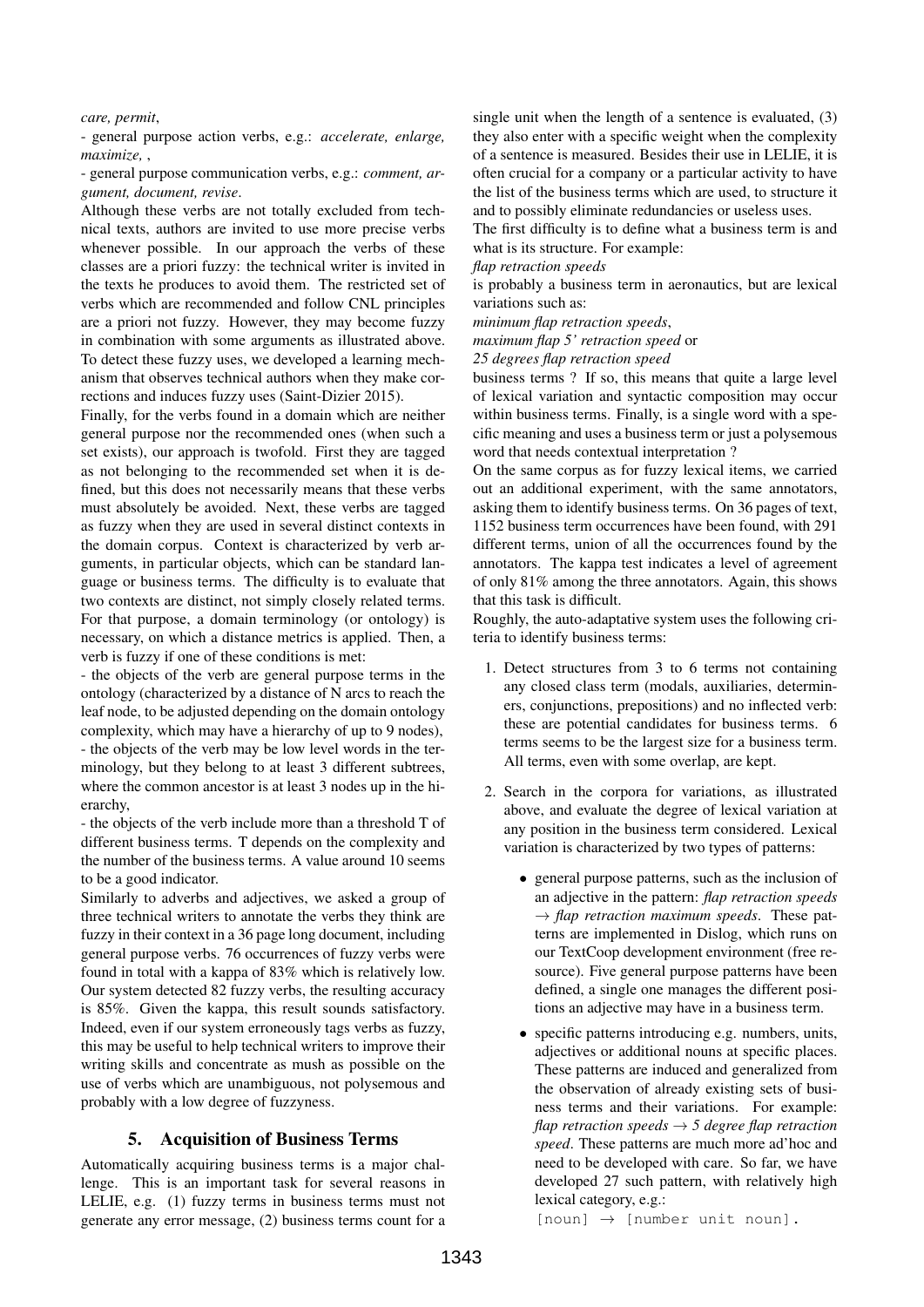- 3. evaluate the level of variation between pairs of terms. If it is too high (according to our evaluation, which still needs to be adjusted: above 6 different forms for a 3 word term, above 8 forms for a 4 word term), then it is probably not a business term, to be confirmed by the administrator. This is a kind of measure of the variability level of an expression.
- 4. Search in the corpora for expanded versions or these structures, i.e. if a business term is composed of the words A B C D, search via patterns for forms where these words occur in a different order with grammatical realizations, in particular using prepositions and determiners, e.g. for the above example: *the minimum speeds for the retraction of flaps*. Such an extended reformulation is indeed not allowed in the case of business terms, therefore such terms are eliminated.
- 5. the terms selected in (1) above that pass the various tests described in (2), (3) and (4) above are a priori business terms in the domain considered.

Considering the low level of agreement between annotators, it is difficult to produce a very accurate evaluation of the results we obtained. To have a more independent evaluation, the domain we considered (energy) does not have any approved terminology. The results can be summarized as follows:

- number of different business terms recognized by annotators (A): 291,
- number of different business terms recognized by LELIE (B) : 315,
- number of similar business terms (C): 269,
- number of different business terms: 76,
- agreement level computed via the formula: C /  $((A+B)/2: 88\%$ .

The result obtained by the auto-adaptative system is relatively good considering the complexity of the task. However, a larger evaluation is ongoing with a larger set of potential business terms, on two domains (aeronautics and bio-pharmacy). New decision criteria than the three ones developed above may probably emerge.

# 6. Induction of the most common Discourse **Structures**

This task has quite a different purpose in the autoadaptative landscape. It aims at automatically identifying the probably implicit authoring behaviors of technical writers, and to induce a set of best practices in terms of discourse organization. This is an important feature of our LELIO system. LELIE and TextCoop (the discourse processing platform on which LELIE runs) can recognize a variety of general purpose discourse structures often found in technical texts: conditions, circumstances, justifications, illustrations, reformulations, elaborations, purposes, etc. and structures specific to technical texts: requirements, instructions and titles, prerequisites, warnings, advice, etc.

The induction of the most frequent discourse structures is carried out by making statistics on the frequency and the position of these structures in sentences (mainly instructions and requirements for the general purpose structures) and paragraphs, and indicates the preferred positions. The most frequent positions are then proposed per structure type as guidelines or as by-default positions. The goal is to make texts more homogeneous, with a higher cohesion, so that they are easier to understand by readers. Results largely depend on the application, however, some general practices are observed.

# 7. Perspectives

The research reported in this paper has a direct application in LELIE and in many other authoring tools to acquire large portions of the lexical knowledge that is needed to customize a kernel such as LELIE to an application domain. This task is still often done manually by lexicographers, however, this task is long, costly and error prone. The results given in this paper, probably for the most crucial and complex lexical resources (business terms and fuzzy lexical items) show that it is possible automate this process. Obviously, a human validation will always be necessary, but the induced workload is much lower.

Another element, briefly developed in this paper, is the automatic induction of the main discourse structures used in a domain or application or group of technical writers. The goal is to contribute to improving style homogeneity and cohesion. This is a major feature to facilitate the reading of technical texts, leaving the cognitive load for more central tasks.

These experiments remain quite empirical and probably need to be adjusted to different context, including the language and conceptual complexity of the domain and the critical level of the area in terms of risks for example. These experiments constitute the first step of the development of the LELIO platform, a generator of LELIE customized solution, where LELIE is a kernel that needs to be adapted on several levels to be really useful in an industrial context.

# 8. Acknowledgments

I thank Juyeon Kang for useful discussions a year ago that contributed to motivating this research. I am grateful to the CNRS, my institution, for letting me pursue this work. I also thanks the companies that contributed to the project via documents or analysis from technical writers. I however regret the large difficulties raised by our private valorisation institution (toulouse tech transfer) and an SME who made this project really difficult in terms of juridical and administrative constraints.

# 9. Bibliographical References

Arora, C., Sabetzadeh, M., Briand, L., Zimmer, F., and Gnaga, R. (2013). Automatic Checking of Conformance to Requirement Boilerplates via Text Chunking: An Industrial Case Study, 7th ACM/IEEE International Symposium on Empirical Software Engineering and Measurement (ESEM 2013). Baltimore, MD, USA.